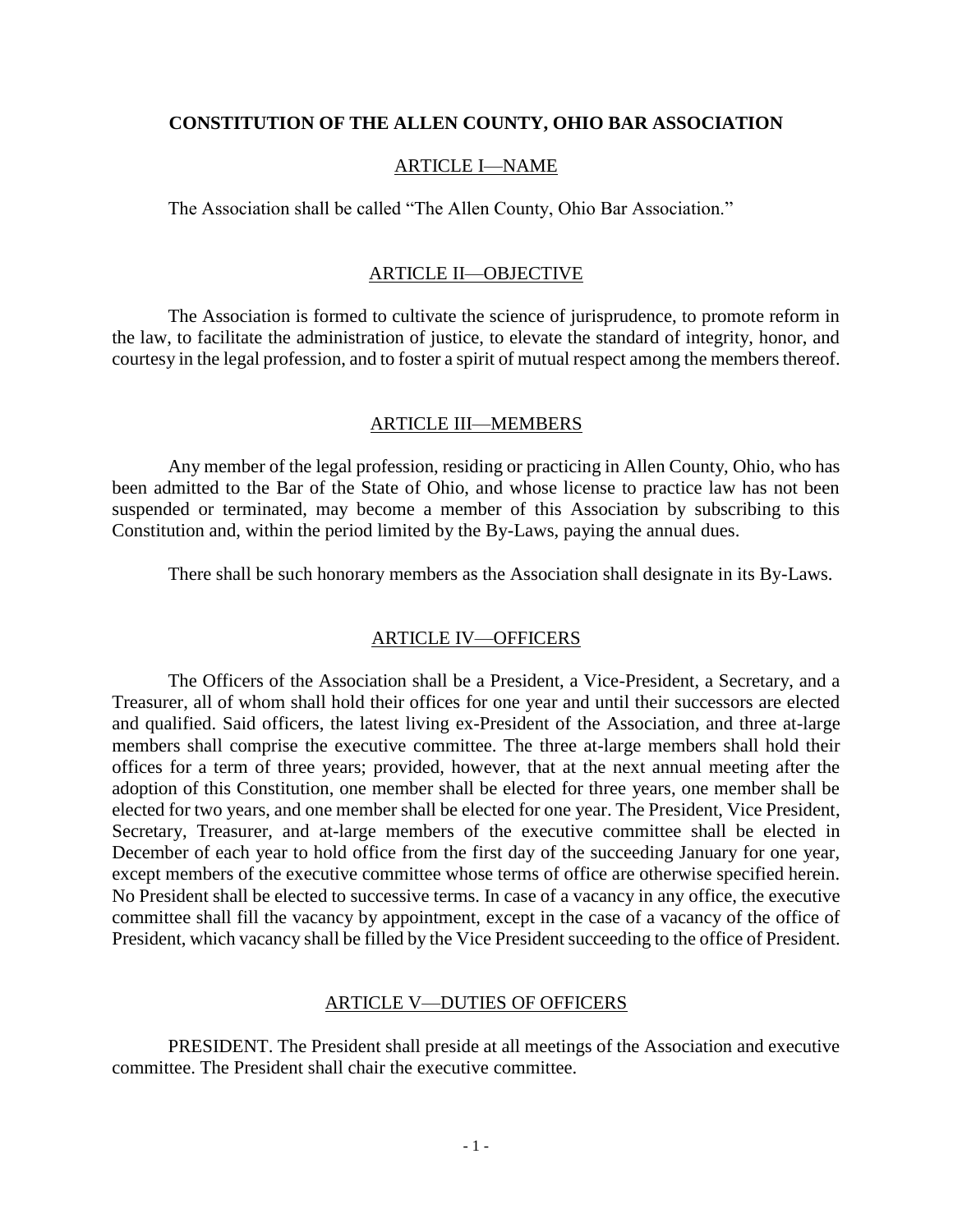VICE PRESIDENT. The Vice President shall assist the President in the performance of his or her duties and perform the duties of the President in his or her absence.

SECRETARY. The Secretary shall keep a record of all proceedings of the Association, perform such other clerical duties as may be required, and shall conduct the correspondence of the Association under the direction of the executive committee.

TREASURER. The Treasurer shall collect and, by order of the executive committee, disburse the money of the Association.

# ARTICLE VI—STANDING COMMITTEES

EXECUTIVE COMMITTEE. The executive committee shall vest with title to any property, which the Association may acquire and shall manage and control the same as trustee. The executive committee shall establish By-Laws for the Association subject to approval and amendment by a two-thirds vote of the members present at any regular meeting of the Association. Except as otherwise provided herein, the executive committee may vote using electronic means, including but not limited to email, on conditions that the committee ratify the electronic vote at its next meeting and the vote is memorialized in the minutes of said meeting.

ADMISSIONS COMMITTEE. The admissions committee shall consist of no less than three members who have practiced law in Allen County, Ohio at least seven years, to be appointed by the President. The committee shall review and make recommendations respecting applicants for membership to the Ohio Bar and this Association. The proceedings of this committee shall be confidential, except so far as written reports of the same shall necessarily and officially be made to the Association or the Board of Commissioners on Character and Fitness of the Ohio Supreme Court under Gov. Bar Rule I, as amended. The term of office of each member on the committee shall be three years, staggered as determined by the executive committee.

CERTIFIED GRIEVANCE COMMITTEE. The certified grievance committee shall conform to the Rules for the Government of the Bar of Ohio as directed and authorized by the Supreme Court of Ohio and, in particular, Gov. Bar Rule V, Section 5, as amended.

The Chairperson of the Committee shall be selected by the executive committee of the Association and shall serve in such capacity for no more than two consecutive years. The Committee shall consist of the Officers of the Association, being the President, Vice President, Secretary, Treasurer, and the Executive Committee Members, with the remaining vacancies to be filled annually by the Chair in conjunction with the executive committee. The terms for the remaining members of the Committee shall be for a two-year period of time running from January 1<sup>st</sup> through December 31<sup>st</sup> and staggered as required by Gov. Bar. Rule V, Section 5, as amended. The President and Executive Committee shall be responsible for naming and appointing the members of the Committee in the manner they deem fit and in their sole discretion, subject to the limitations provided in Gov. Bar. Rule V, Section 5, as amended. The executive committee shall be responsible for appointing and filling of any vacancies in office of any members of the Committee.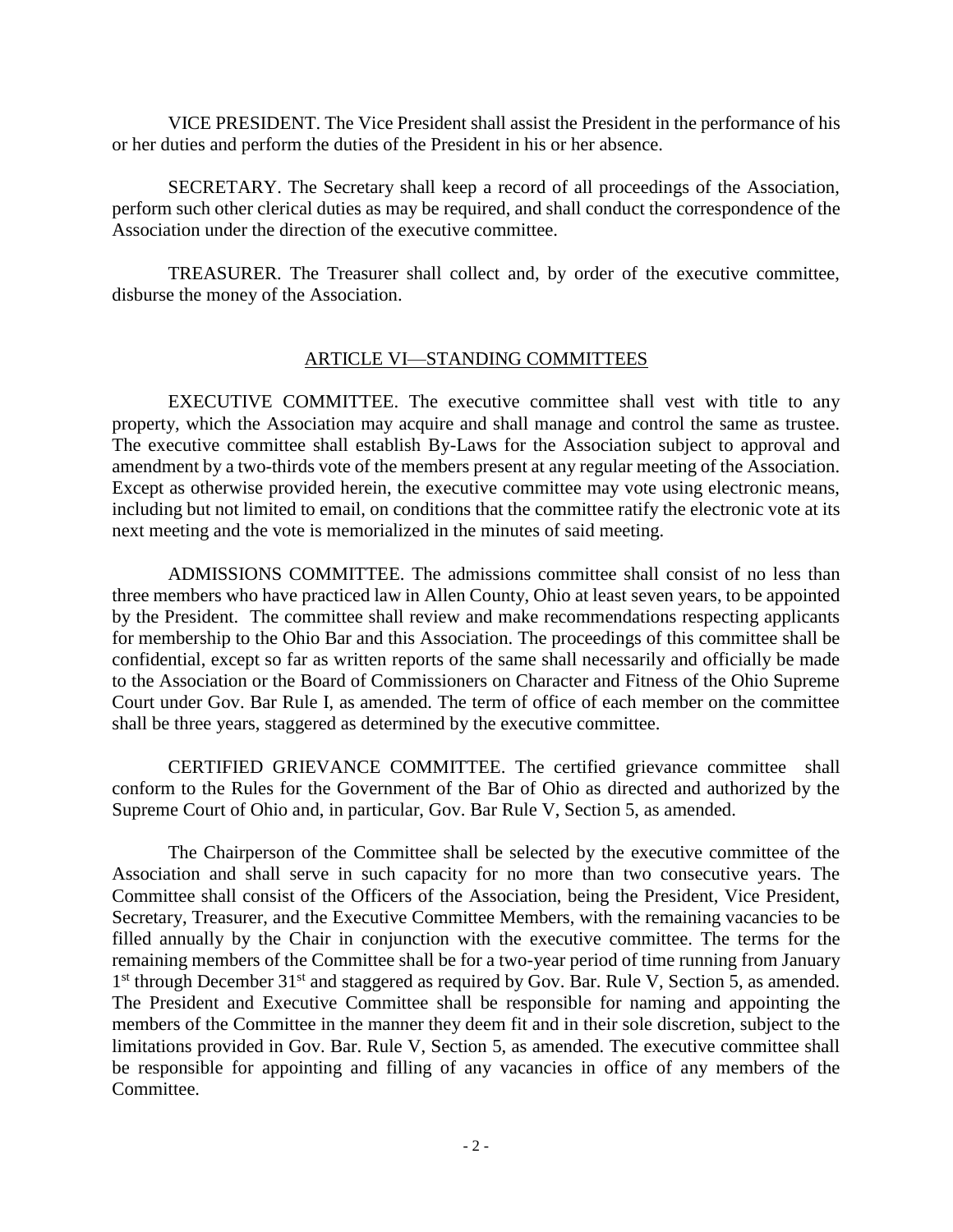This Committee shall receive and hear all grievances against any attorney who resides in, or whose alleged misconduct occurred within, Allen County, Ohio. The grievance shall be in writing, plainly specifying the matter complained of and signed by the party alleging the same. A majority of the members of the Certified Grievance Committee shall be necessary for the Committee's recommendation on any action taken, either sustaining or overruling the grievance filed. Upon completion of its investigation, if the grievance is overruled, the Committee shall send to the attorney charged a copy of the Committee's written report and a copy thereof to the Board of Professional Conduct of the Supreme Court of Ohio as required. If the grievance is sustained, counsel for the Committee shall prepare and file an appropriate complaint, certified in compliance with Gov. Bar Rule V as amended, with the Board of Professional Conduct of the Supreme Court of Ohio.

NOMINATING COMMITTEE. The Nominating Committee shall be comprised of the executive committee and three additional members of the Association appointed by the President. The committee shall nominate for election members of the Association to serve as its officers.

OTHER COMMITTEES. The Association may provide in its By-Laws for such other committees as may be needed or required but no matter shall be referred to a special committee which is relative to the function of a standing committee. The President shall make committee appointments, subject to the approval of the executive committee.

# ARTICLE VII—MEETINGS

The annual meeting of the Association shall be held in December of each year at such place in Allen County, Ohio as the executive committee shall provide. Regular meetings of the Association may be provided for in the By-Laws. Special meetings of the Association may be called by the executive committee at any time and shall be called on the written request of any ten members of the Association. At every meeting, twenty-five members of the Association shall constitute a quorum. A quorum must be present to conduct voting on any Association business. A three-day written notice, including electronically-provided written notice, of each meeting shall be given to each member, setting forth the time, place, and purpose of the meeting, except as herein otherwise provided for proposed amendments to this Constitution.

### ARTICLE VIII—ANNUAL DUES

The annual dues for each regular member shall be established by the executive committee. Changes in the amount of annual dues shall be passed by a resolution sponsored by the executive committee and adopted by a majority of members attending any regular meeting, provided that written notice of the proposed resolution be provided to the members at least thirty (30) days in advance of the meeting and vote on the resolution.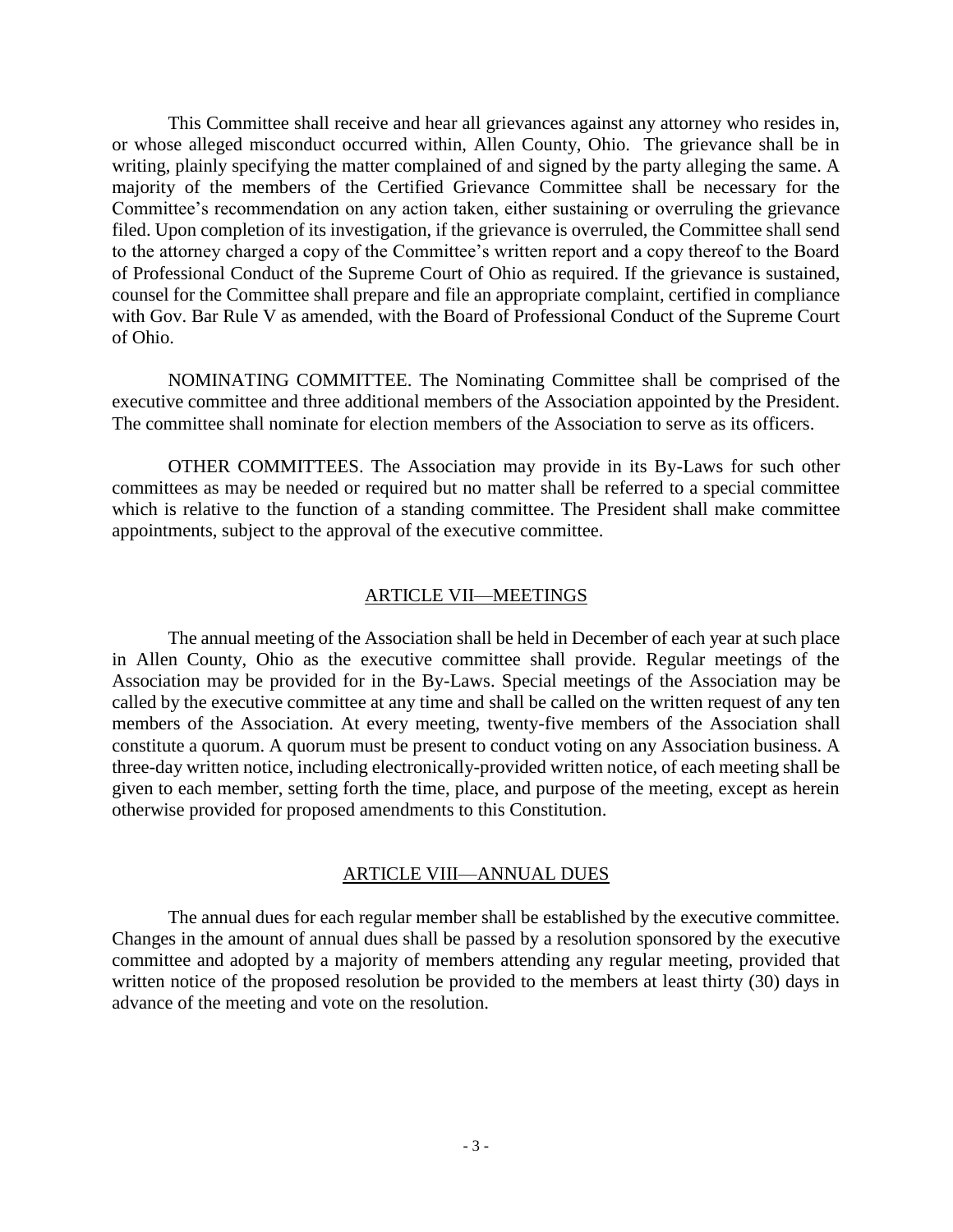#### ARTICLE IX—SUSPENSION AND EXPULSION

Any member may be suspended or expelled for misconduct in relation to the Association or in the profession by such method of procedure as may be prescribed in the By-Laws, and all interests in the property of the Association of persons ceasing to be members by expulsion, resignation, or otherwise, shall thereon vest absolutely in the Association.

# ARTICLE X—AMENDMENTS

This Constitution may be altered, amended, or repealed by a two-thirds vote of the members present at any annual meeting of the Association or any special meeting of the Association called for that purpose; provided, however, that the proposed amendments shall have been proposed by the executive committee or by ten members of the Association and that written notice of the time and place of voting thereon, together with a copy of such proposed amendments, shall have been given to all members of the Association at least thirty days prior to such meeting.

### ARTICLE XI—WRITTEN NOTICE

"Written notice" is notice reduced to a writing and includes electronically-provided written notice such as, but not limited to, electronic mail.

# ARTICLE XII—PARLIAMENTARY AUTHORITY

The rules contained in the current edition of *Robert's Rules of Order Newly Revised* shall govern the Association in all cases to which they are applicable and in which they are not inconsistent with this Constitution and any special rules of order the Association may adopt.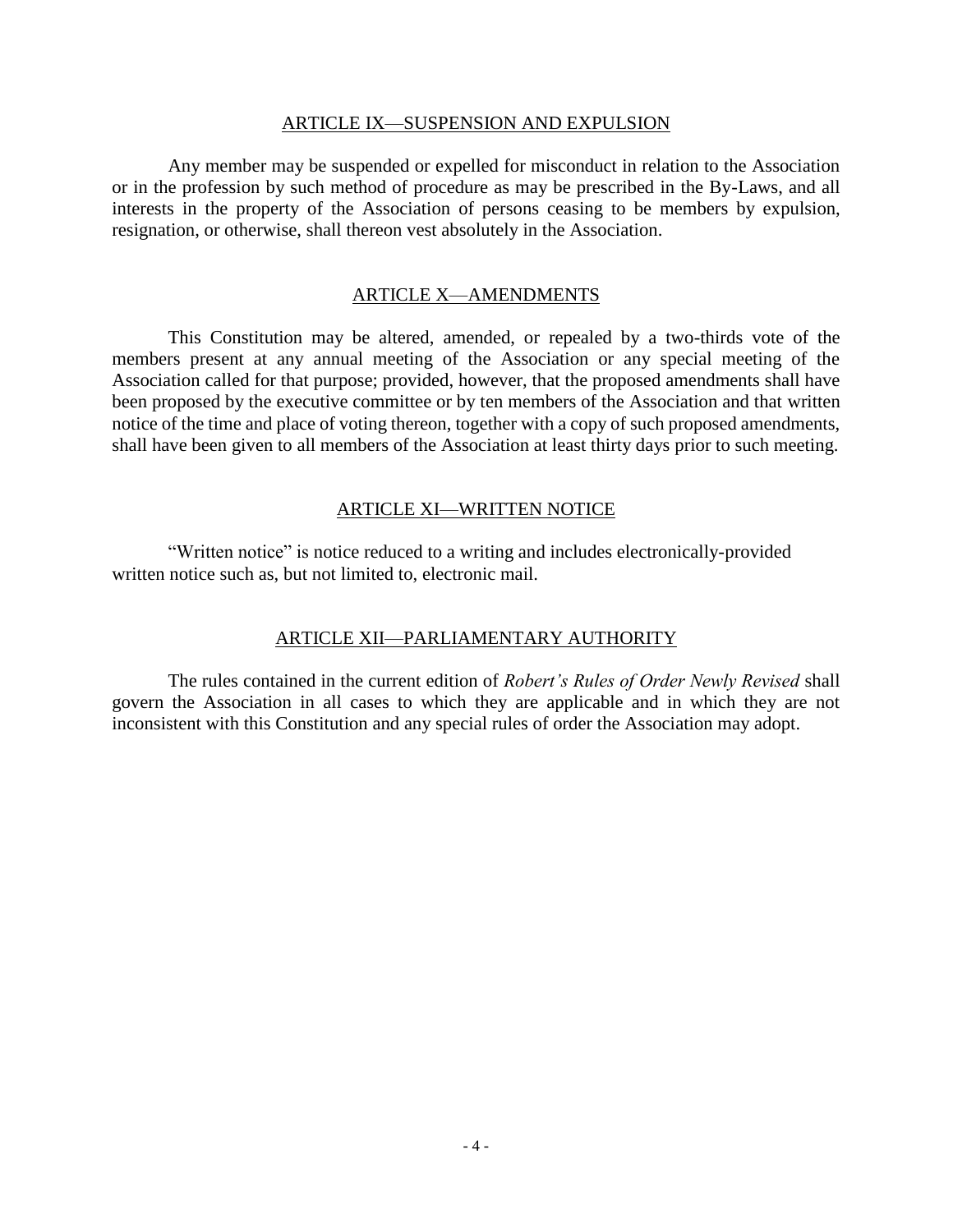#### **BY-LAWS**

### **OF**

#### **THE ALLEN COUNTY, OHIO BAR ASSOCIATION**

### ARTICLE I—MEMBERS

Each member, other than honorary members, shall annually pay dues for the current year to the Treasurer of the Association, and if the same be not paid by April  $1<sup>st</sup>$  of any year, the Treasurer shall provide written notice to the Secretary of those delinquent, and the Secretary shall send written notice to those delinquent members, with a copy thereof to the executive committee in care of the President of the Association, notifying such members of the delinquency and requiring payment of the dues prior to May 1<sup>st</sup> of that year, on penalty of suspension. Failure on the part of any member, so notified by the Secretary, to pay the required dues shall result in the suspension of such member effective May  $1<sup>st</sup>$  of that year, without any further notice thereof, provided that the Association may, for good cause shown, reinstate any suspended member at any time upon the payment of all dues owing the Association prior to suspension and of the annual dues for the year in which said person is readmitted to membership.

#### ARTICLE II—HONORARY MEMBERS

Retired Members. Any member of this Association in good standing designated as "retired" by the Supreme Court of Ohio shall be an honorary member of this Association. Retired members shall pay no dues and shall be entitled to vote. Retired members shall pay for all meals and other events sponsored by the Association for which a fee, other than annual dues, is charged to its regular membership.

All non-resident Judges of The Ohio Court of Appeals for the Third Appellate District and the Dean of the College of Law of Ohio Northern University, during their respective terms in office, shall be honorary members of this Association and entitled to vote. No annual dues shall be assessed such honorary members, however, such honorary members shall pay for all meals and other events sponsored by the Association for which a fee, other than annual dues, is charged to its regular membership.

Any member of this Association shall, upon application to the executive committee, be entitled to a withdrawal certification and recommendation signed by the President and Secretary of this Association.

#### ARTICLE III—ADMISSION FEE

There shall be no admission fee to membership in this Association.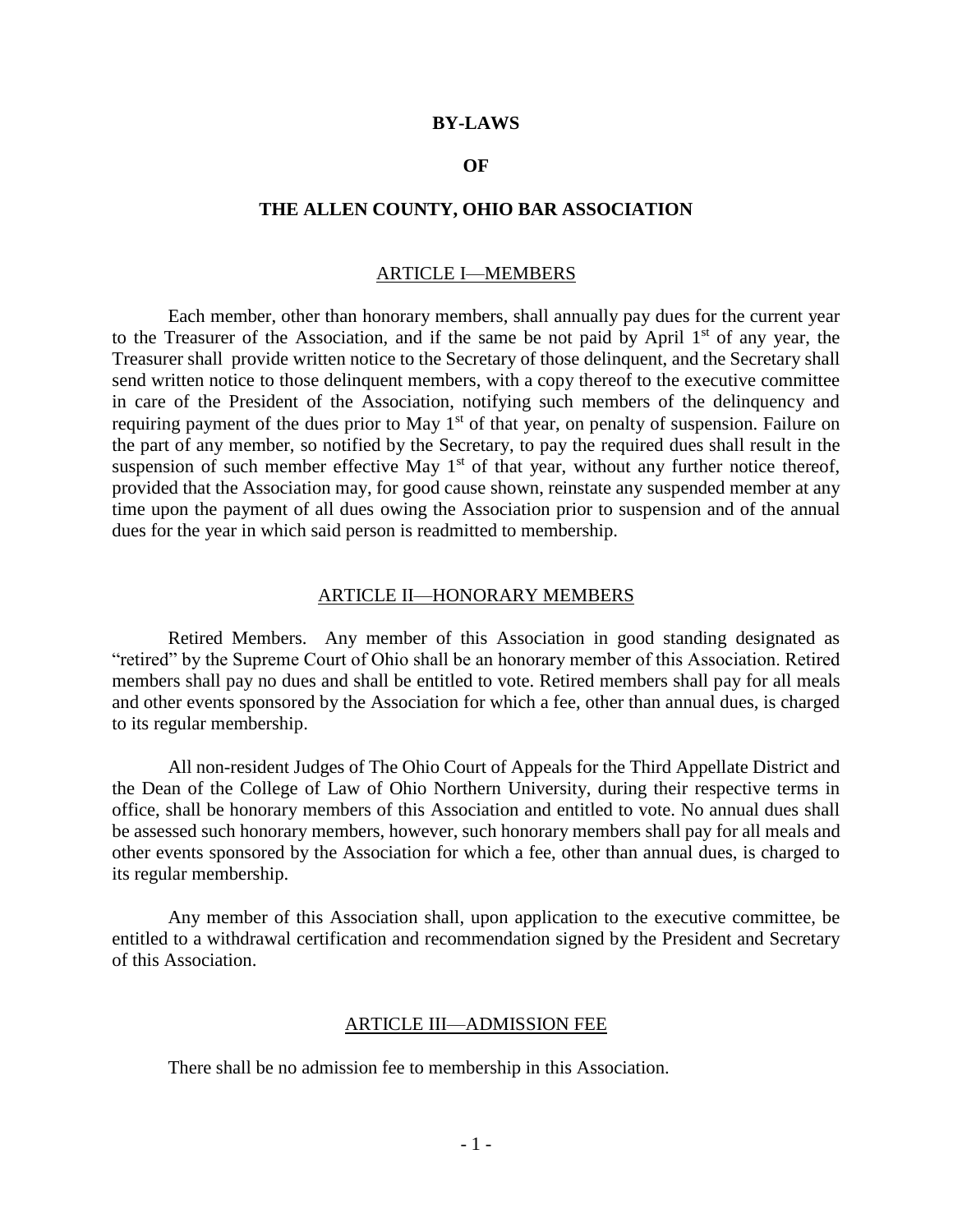### ARTICLE IV—MEMBERSHIP TERMINATION

1.Definitions. As used in this Article, without respect to capitalization or to whether singular or plural and unless clearly meaning something else by the context in which a word or phrase is used, the following words and phrases are defined below:

A. Association."Association" means the Allen County Bar Association located in Allen County, Ohio.

B. Supreme Court. "Supreme Court" means The Supreme Court of Ohio.

C. Member."Member" means a member of the Allen County Bar Association.

D. Membership. "Membership" means membership in the Allen County Bar Association.

E. Suspension from the practice of law. "Suspension from the practice of law" means the suspension of an attorney from the practice of law by the Supreme Court and includes an indefinite suspension, a suspension for a fixed period, a suspension for a fixed period with a portion of such suspension stayed on the condition that the suspended attorney comply with certain requirements, or a revocation of all or a part of the stayed portion of a suspension because of a suspended attorney's failure to comply with the conditions and requirements of such stay. "Suspension from the practice of law" does not mean a suspension for a fixed period with the entire portion of the suspension stayed on the condition that the suspended attorney comply with certain requirements.

2. Termination of membership. If the Supreme Court (1) suspends any member from the practice of law or (2) accepts the application of any member to resign from the practice of law and orders that the registration record of such member be marked as "resigned, with disciplinary action pending," or by other words or phrases which indicate that a disciplinary action is pending; then, such member shall immediately be terminated from membership in the Association and the Association's Secretary shall, without giving prior notice, remove such member's name from all Association written and electronic rolls, including but not limited to the Association's web site lawyers directory and biographical sections. The Association's Secretary shall then give such member written notice of such termination action. If the Supreme Court restores such member's license to practice law, such member may reapply for Association membership and upon such application and the payment of annual dues shall be admitted to membership in this Association in accordance with Article III of this Association's Constitution.

### ARTICLE V—MEETINGS

The Association shall hold at least quarterly meetings at the call of the executive committee. The Association may hold special event meetings as deemed appropriate by the executive committee. The chairman of any committee of this Association may at any time call a meeting of his or her committee.